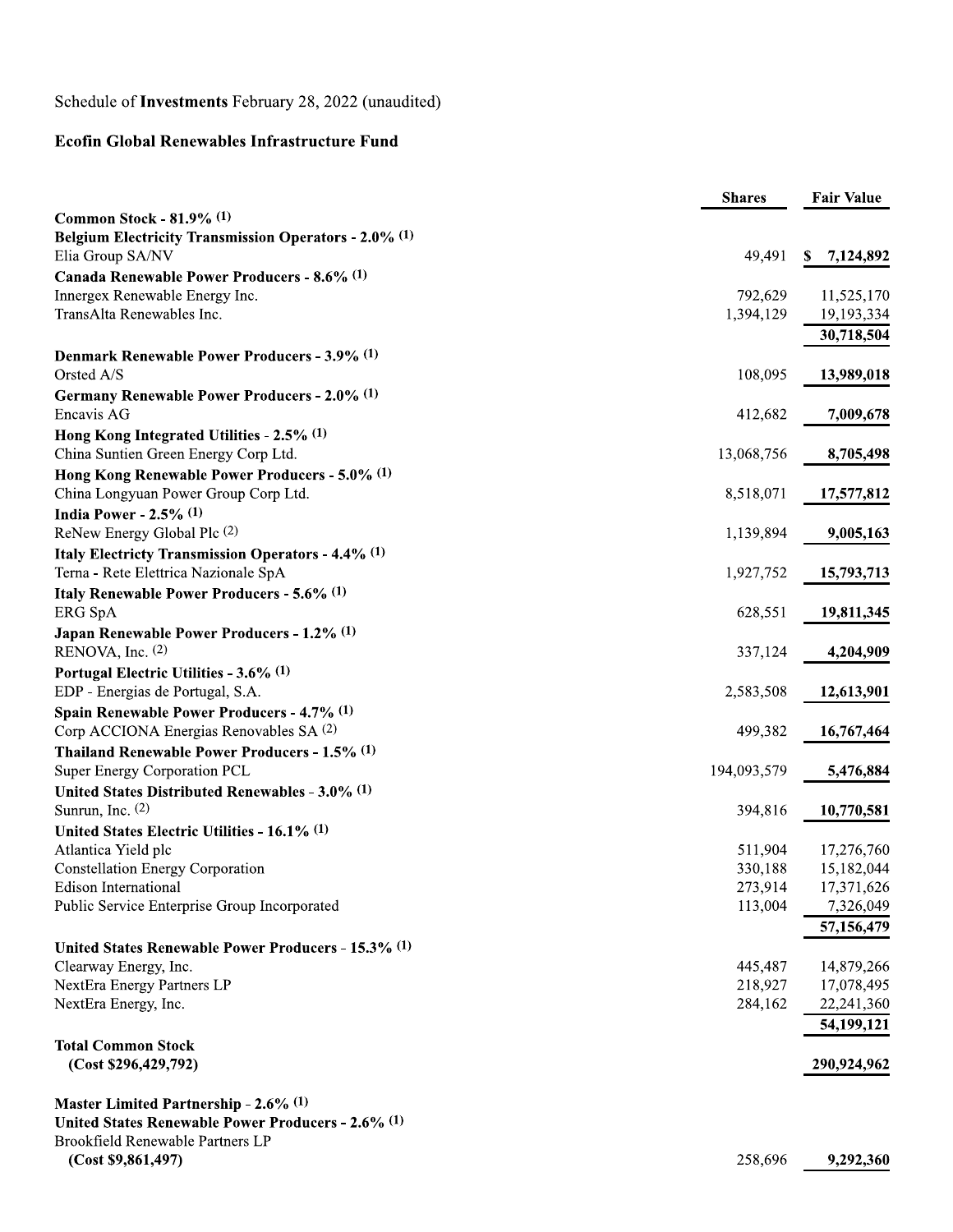## Short-Term Investment - 3.8% (1) United States Investment Company - 3.8% (1) First American Government Obligations Fund, Class X, 0.03% (3)  $(Cost $13,389,446)$

| Total Investments - $88.3\%$ $^{(1)}$                    |  |
|----------------------------------------------------------|--|
| (Cost \$319,680,735)                                     |  |
| Other Assets in Excess of Liabilities, Net - $11.7\%/11$ |  |
| Total Net Assets - $100.0\%/10$                          |  |

13,389,446

13,389,446

313,606,768 41,719,594 \$355,326,362

(1) Calculated as a percentage of net assets.

(2) Non-income producing security.

(3) Rate indicated is the current yield as of February 28, 2022.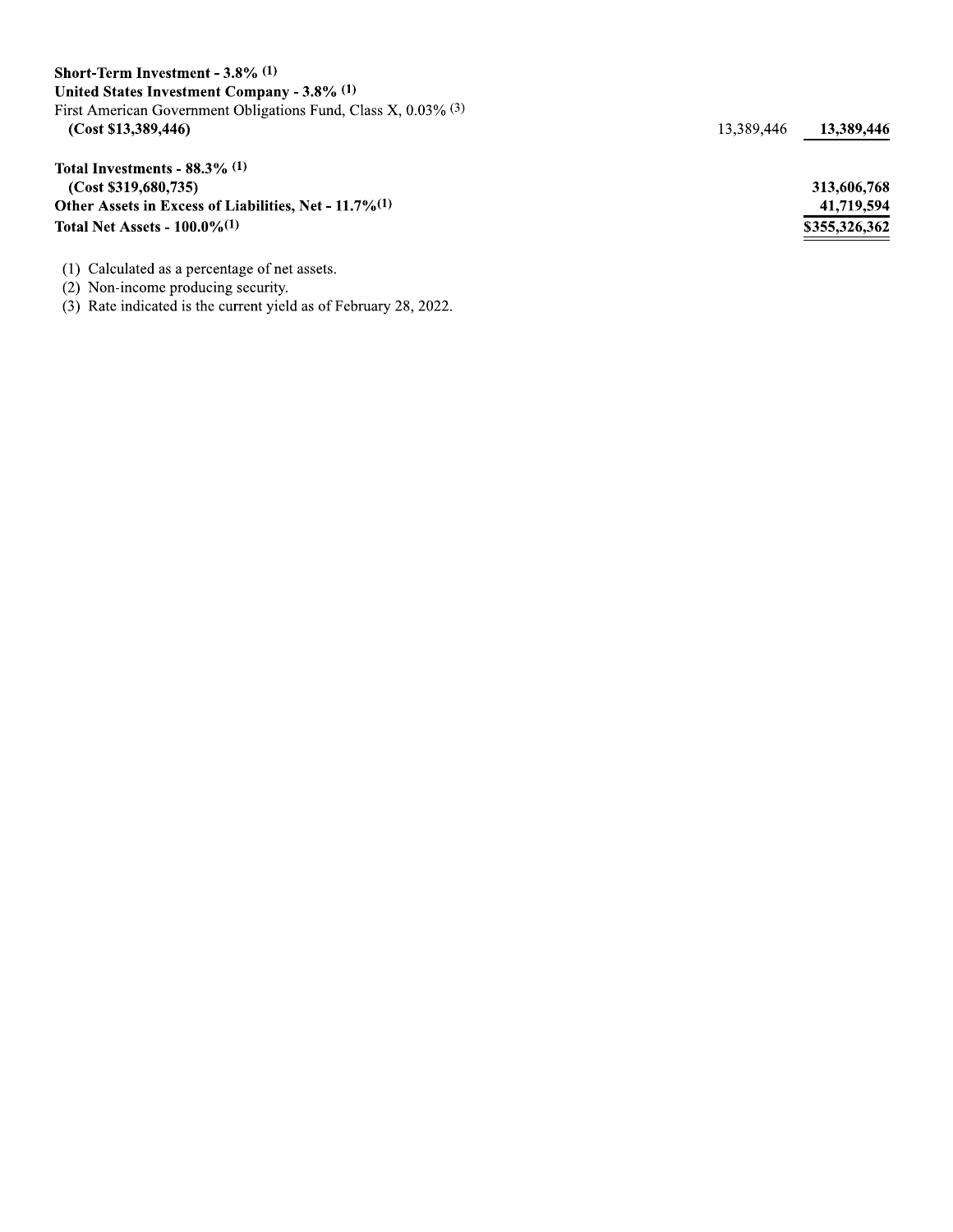The Fund has adopted fair value accounting standards which establish an authoritative definition of fair value and set out a hierarchy for measuring fair value. These standards require additional disclosure about the various inputs and valuation technique

Level 1 - Quoted prices in active markets for identical assets or liabilities.

Level 2 - Observable inputs other than quoted prices included in Level 1. These inputs may include quoted prices for similar instruments, interest rates, prepayment speeds, credit risk, yield curves, default rates and similar data.

Level 3 - Significant unobservable inputs for the asset or liability, representing the Fund's view of assumptions a market participant would use in valuing the asset or liability.

The inputs or methodology used for valuing securities are not an indication of the risk associated with investing in those securities.

The following table is a summary of the inputs used to value the Fund's securities by level within the fair value hierarchy as of February 28, 2022:  $\ddot{\phantom{1}}$  $\mathbf{L}^{\mathbf{L}}$  $\mathbb{R}^2$  $\mathbf{r}$  $\sim$ 

|                                    | Level 1       | Level 2                          | Level 3 | Total                                  |
|------------------------------------|---------------|----------------------------------|---------|----------------------------------------|
| Common Stock                       |               | $$161,849,848$ $$129,075,114$ \$ |         | $-$ \$290,924,962                      |
| <b>Master Limited Partnerships</b> | 9,292,360     | $\overline{\phantom{0}}$         |         | 9,292,360                              |
| <b>Short-Term Investment</b>       | 13,389,446    | $\overline{\phantom{a}}$         |         | 13,389,446<br>$\overline{\phantom{a}}$ |
| Total Investments                  | \$184,531,654 | $\sim$ 10 $\pm$                  |         | $-$ \$313,606,768                      |

As of February 28, 2022, the Fund's Investments in other financial instruments\* were classified as follows:

| $Swaps**$                                |                                  |      |  | $-$ \$ 3,114,218 |
|------------------------------------------|----------------------------------|------|--|------------------|
| <b>Total Other Financial Instruments</b> | $\text{\$}$ 3,114,218 \text{\\$} | $-8$ |  | $-$ \$ 3,114,218 |

\* Other financial instruments are derivative instruments are reflected in the Schedule of Investments, such as swaps, futures and/or written options.

\*\* Swap contracts are valued at the net unrealized apprecation (depreciation) on the instrument by counterparty.

Refer to the Fund's Schedule of Investments for additional industry information.